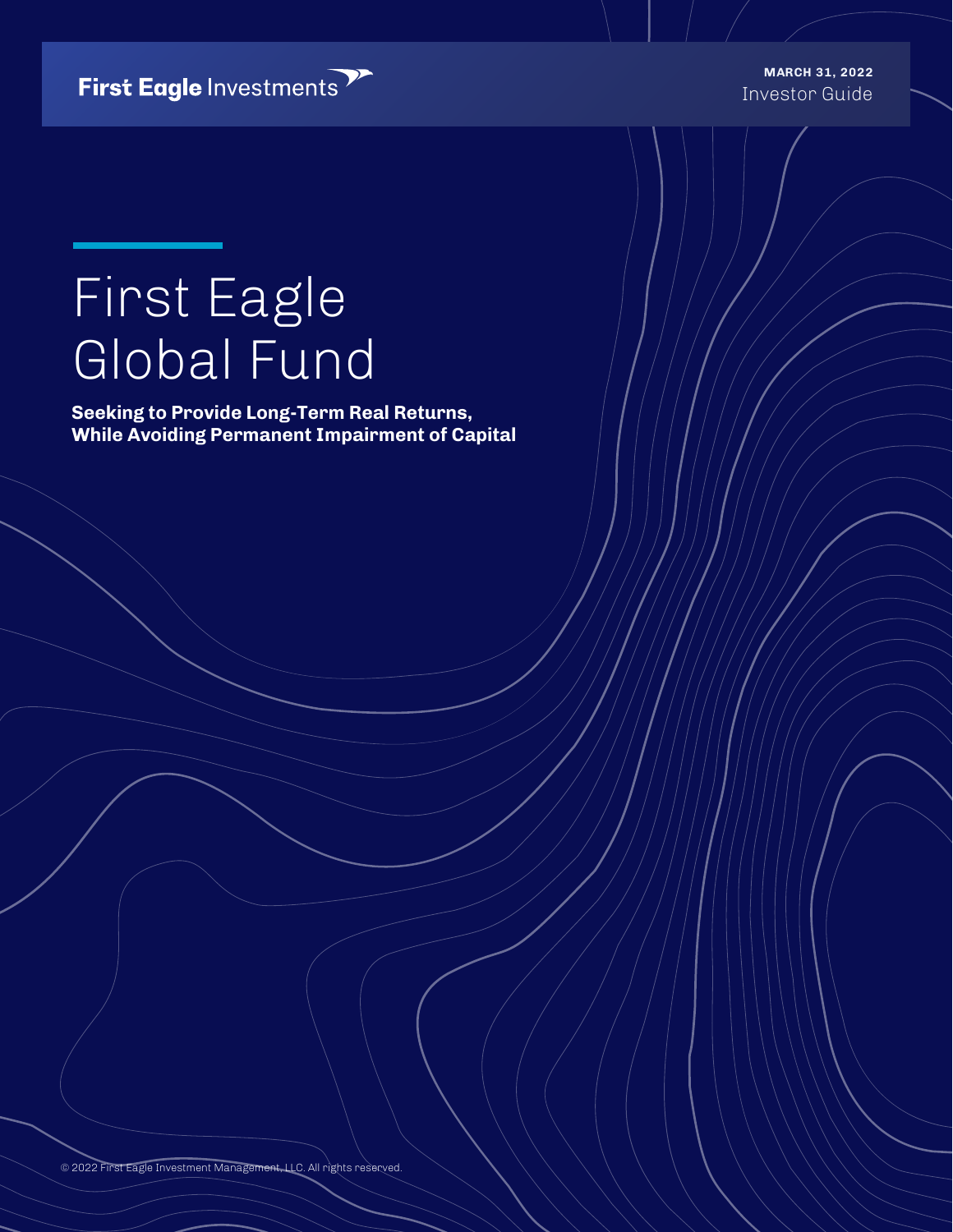### Over 40 Years of History, Led by Experienced, Patient, Long-Term Investors<sup>1</sup>

#### **The Team at a Glance**



**Matt McLennan, CFA** Portfolio Manager

Industry Start: 1991 Year Joined: 2008



**Manish Gupta** Portfolio Manager

Industry Start: 2005 Year Joined: 2009



**Kimball Brooker** Portfolio Manager

Industry Start: 1992 Year Joined: 2009

Both Matt and Kimball's personal investments in the Global Fund place them in the top tier of manager ownership as tracked by Morningstar.

#### **Global Value Team—Depth and Rigor**

- The team comprises ~28 investment professionals who average 21 years of industry experience.
- Research staff comprises 20 research analysts who conduct ~1,000 research meetings each year.



**Julien Albertini** Portfolio Manager

Industry Start: 2002 Year Joined: 2013

### First Eagle Investments

Dedicated to providing prudent stewardship of client assets, First Eagle Investments focuses on active, fundamental investing, with a strong emphasis on downside mitigation. Over a history dating back to 1864 the firm has sought to help its clients avoid the permanent impairment of capital and earn attractive returns across widely varied economic cycles and capital markets—a commitment that remains central to its mission today.

#### **Investment Philosophy**

Influenced by the teachings of Ben Graham and Warren Buffett, Jean-Marie Eveillard—recently retired Senior Advisor to the firm became portfolio manager of the Global Fund 40 years ago.<sup>2</sup> Today, the team continues that tradition by investing with a long-term value perspective, seeking out companies worldwide that trade at significant discounts to our estimate of their intrinsic value despite strong balance sheets, sustainable earnings and conservative management.

The Global Fund's bottom-up, benchmark-agnostic style seeks to consistently provide investors with real returns across market cycles, the ability to invest anywhere in the world and help avoiding permanent impairment of capital. The Fund aims to provide these through its four-pillar approach:

- 1. Fundamentally driven security selection
- 2. Cash and cash equivalents as deferred purchasing power
- 3. Gold as a potential hedge against extreme market outcomes
- 4. Thoughtful management of currency exposures

2. The Fund commenced operation April 28, 1970. Information for periods prior to January 1, 2000, occurred while Jean-Marie Eveillard, a former portfolio manager of the Fund, was affiliated with another firm. The date shown is when Jean-Marie Eveillard assumed portfolio management responsibilities. The Fund commenced operation April 28, 1970. Information for periods prior to January 1, 2000, occurred while Jean-Marie Eveillard, a former portfolio manager of the Fund, was affiliated with another firm. The date shown is when Jean-Marie Eveillard assumed portfolio management responsibilities.

First Eagle Investments is the brand name for First Eagle Investment Management, LLC and its subsidiary investment advisors.

<sup>1.</sup> As of December 31, 2021.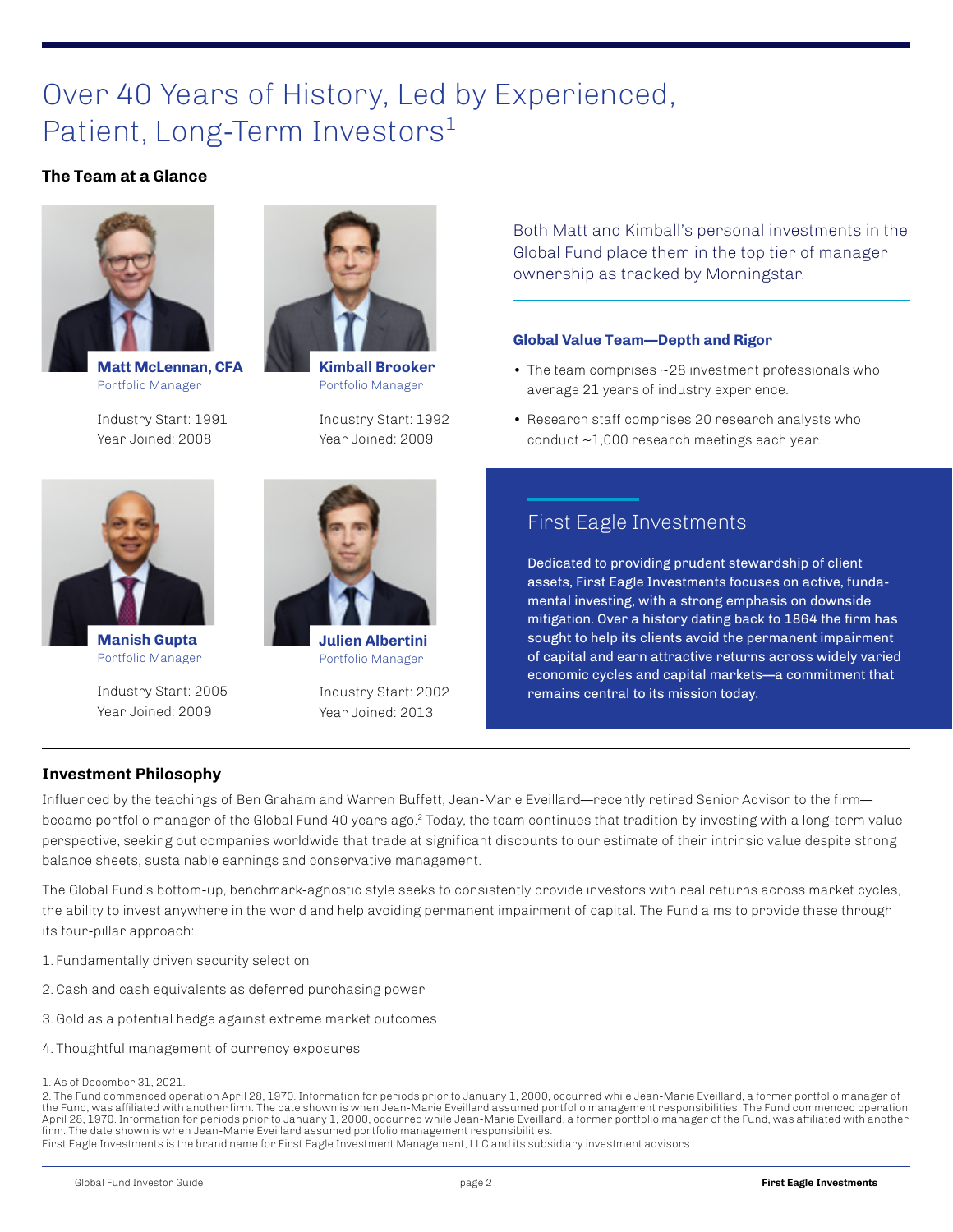# Selectivity Is Vital in Global Equity Markets

Global equity markets include many high-quality, industry-leading businesses—as well as a higher concentration of what we consider to be lesser-quality stocks deserving of lower valuation multiples. The diversity of opportunities available globally underscores the importance of fundamental research and investment selectivity.

- The disparate quality of companies comprising the MSCI World Index highlights the value that can be added by active managers able to distinguish between companies that are underpriced and those that are cheap for a reason.
- A focus on high-quality companies has proven to be a successful strategy; over the trailing five- and 15-year periods, First Eagle Global Fund's equity allocation outperformed the benchmark MSCI World Index overall and in certain regions.

#### **Selectivity Has Enabled Global Fund Equities to Outperform in Certain Regions**

Trailing 5-Year Returns Trailing 15-Year Returns **North Developed Developed North All Equities Asia Europe Japan All Equities Asia Europe Japan America** 17.7% 12.5% 10.6% 15.1% 10.3% 10.1% 11.3% 9.5% 9.9% 8.4% 8.5% 8.5% 8.8% 7.5% 6.6% 6.8% 5.3% 3.7% 2.9% 3.2% Global Fund Equity<sup>3</sup> MSCI World Index

At First Eagle, **selectivity is at the heart of what we do**, and the flexibility of our mandate allows us to exercise this selectivity free from any benchmark-related limitations.

#### **Selectivity Has Enabled Global Fund Equities to Outperform in Certain Sectors**

#### Trailing 5-Year Returns



Trailing 15-Year Returns



3. Does not include cash, gold and gold miners.

Source: FactSet; data as of December 31, 2021.

The performance data quoted herein represent past performance and do not guarantee future results. Market volatility can dramatically impact a Fund's short-term performance. Current performance may be lower or higher than figures shown. The investment return and principal value will fluctuate so that an investor's shares, when redeemed, may be worth more or less than their original cost. Past performance data through the most recent month-end are available at firsteagle.com or by calling 800-334-2143.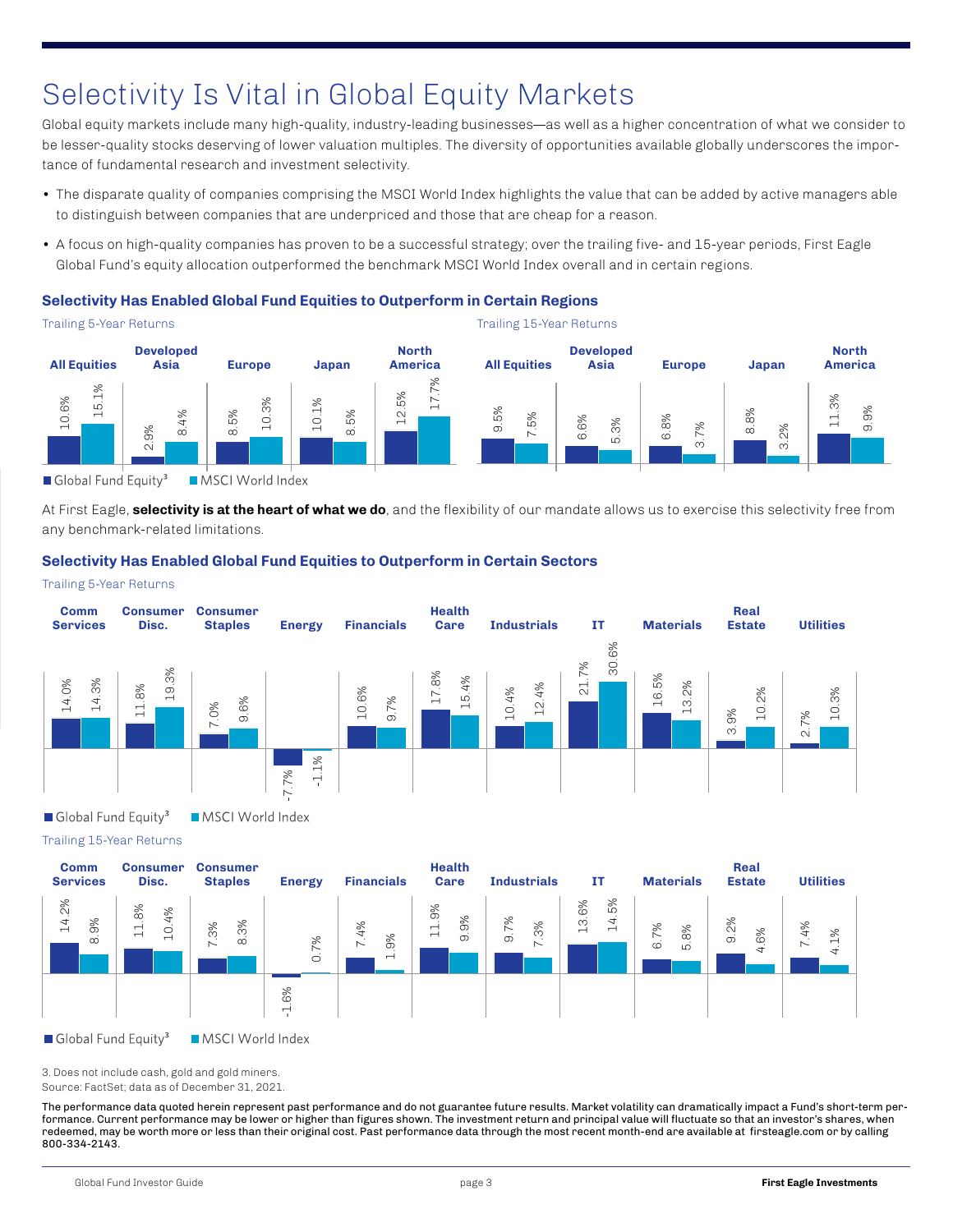### Strong Historical Real Returns Across Shifting Market Cycles

#### **Global Fund Has Outperformed the Major Market Indexes Across Market Cycles**

Cumulative Returns During Recent Market Downturns

|                                                                                                          | "Black Monday" Crash | September 1987-<br>November 1987 |                                                                                                                                      | <b>Tech Bubble</b><br><b>March 2000-</b><br>September 2002 | <b>Dollar Weakening</b><br>January 2002-                                                                                                                                | <b>March 2008</b> | <b>Financial Crisis</b><br><b>August 2007-</b><br>February 2009 |      | <b>COVID-19 Downturn</b><br>February 20, 2020-<br><b>March 23, 2020</b>                                                    |  |
|----------------------------------------------------------------------------------------------------------|----------------------|----------------------------------|--------------------------------------------------------------------------------------------------------------------------------------|------------------------------------------------------------|-------------------------------------------------------------------------------------------------------------------------------------------------------------------------|-------------------|-----------------------------------------------------------------|------|----------------------------------------------------------------------------------------------------------------------------|--|
| Global Fund <sup>3</sup>                                                                                 |                      | $-16.59%$                        |                                                                                                                                      | 24.94%                                                     | 168.81%                                                                                                                                                                 |                   | $-27.97%$                                                       |      | $-26.83%$                                                                                                                  |  |
| S&P 500 Index                                                                                            |                      | $-29.58%$                        |                                                                                                                                      | $-38.25%$                                                  |                                                                                                                                                                         | 29.00%            | $-47.53%$                                                       |      | $-33.79%$                                                                                                                  |  |
| <b>MSCI World Index</b>                                                                                  |                      | $-20.47%$                        |                                                                                                                                      | $-43.13%$                                                  |                                                                                                                                                                         | 59.47%            | $-50.40%$                                                       |      | $-33.97%$                                                                                                                  |  |
| <b>MSCI EAFE Index</b>                                                                                   |                      | $-14.53%$                        |                                                                                                                                      | $-44.63%$                                                  |                                                                                                                                                                         | 103.49%           | $-53.31%$                                                       |      | $-32.68%$                                                                                                                  |  |
| Growth of \$100,000, January 1979 through March 2022<br>\$20,000,000<br>\$15,000,000<br>\$10,000,000     |                      |                                  |                                                                                                                                      |                                                            |                                                                                                                                                                         |                   |                                                                 |      | Global Fund <sup>4</sup><br>\$17,348,071<br>17,248%<br>S&P 500 Index<br>\$15,006,638<br>14,907%<br><b>MSCI World Index</b> |  |
| \$5,000,000<br>\$100,000<br>1979                                                                         | 1984                 | 1989                             | 1994                                                                                                                                 | 1999                                                       | 2004                                                                                                                                                                    | 2009              | 2014                                                            | 2019 | \$5,900,949<br>5.801%<br><b>MSCI EAFE Index</b><br>\$3,264,480<br>3,164%                                                   |  |
| <b>Seeking to Avoid Danger</b><br>and Uncover Opportunity<br>% of Total Net Assets<br><b>Global Fund</b> |                      | <b>December 31, 1999</b>         | <b>Tech/Telecom</b><br><b>Financials</b><br><b>Exposure</b><br><b>Exposure</b><br><b>December 31, 2006</b><br>$< 5.0\%$<br>$< 2.0\%$ |                                                            | In early 2009 the Fund's cash and cash<br>equivalents position fell to nearly 5%<br>as it sought attractively priced opportu-<br>nities following the Financial Crisis. |                   |                                                                 |      |                                                                                                                            |  |
| <b>MSCI World Index</b>                                                                                  |                      |                                  | 32.5%                                                                                                                                |                                                            | 26.4%                                                                                                                                                                   |                   |                                                                 |      |                                                                                                                            |  |

4. This chart illustrates a hypothetical investment in Class A shares without the effect of sales charges and assumes all distributions have been reinvested; values would be lower if a sales charge was included. Date selected assumes purchase at month-end.

Performance for periods prior to January 1, 2000, occurred while a prior portfolio manager of the Fund was affiliated with another firm. January 1979 is when this prior portfolio manager assumed portfolio management responsibilities.

### With over a 40-year track record, the Global Fund has a long history of managing through market cycles.

- The Fund has managed through a variety of bull and bear markets since 1979.
- The Fund has significantly outpaced the major market indexes—the S&P 500, the MSCI World and MSCI EAFE indexes—over its 40+ year existence.
- The Fund handled some of the most significant market shocks better than the major equity market indexes.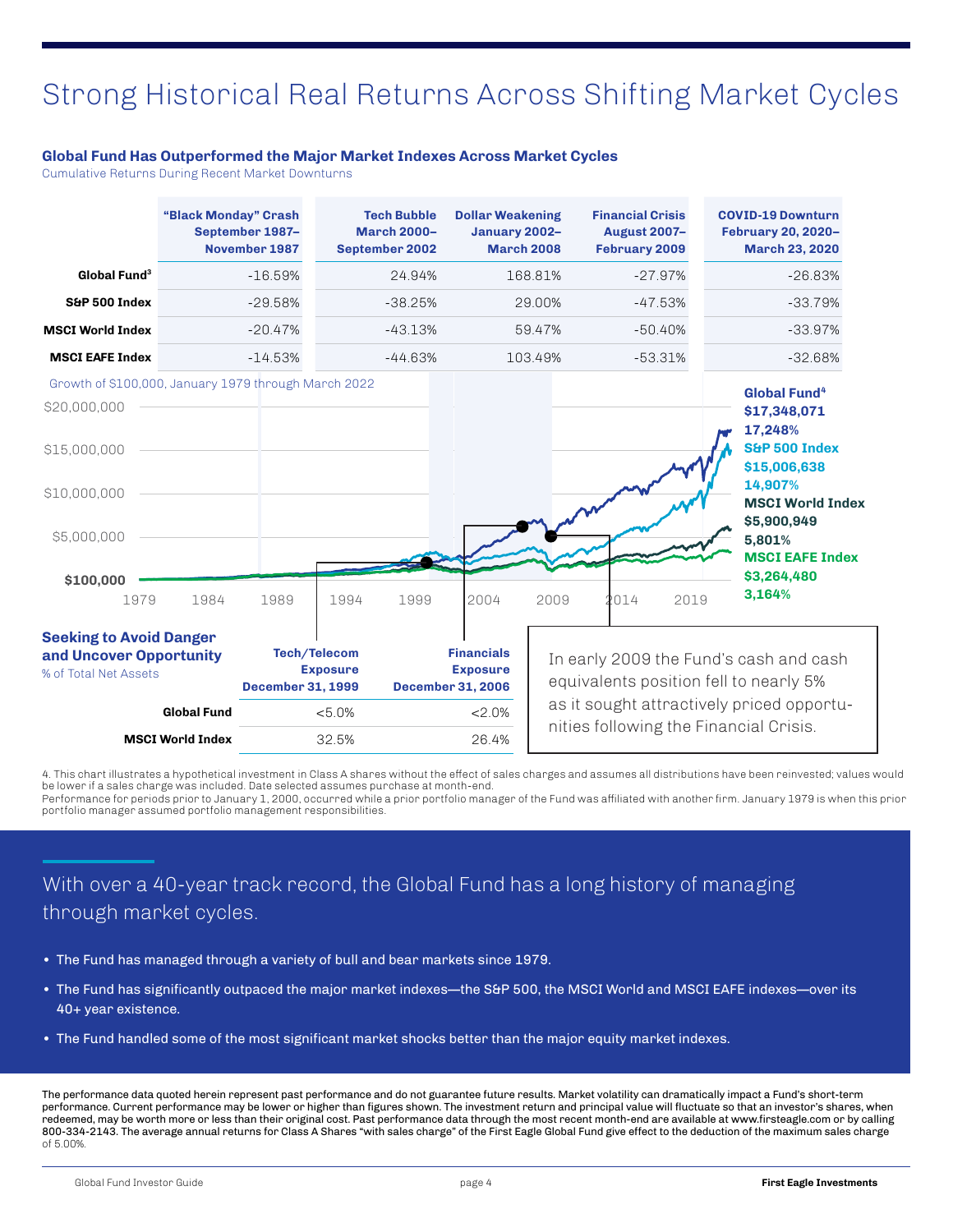### The Best Offense May Be a Great Defense

#### **Downside Mitigation Focus May Help During Periods of Turbulence and Over the Long Term**

November 2007 to June 2014 (Onset of Great Recession to Market Recovery)

|                          | Max Drawdown <sup>5</sup> |                 |                          |  |  |  |  |
|--------------------------|---------------------------|-----------------|--------------------------|--|--|--|--|
|                          | <b>Magnitude (Dotted)</b> | <b>Duration</b> | <b>Recovery (Dashed)</b> |  |  |  |  |
| Global Fund <sup>6</sup> | $-32.61%$                 | 9 Months        | 14 Months (Apr 2010)     |  |  |  |  |
| S&P 500 Index            | -50.95%                   | 16 Months       | 37 Months (Mar 2012)     |  |  |  |  |
| <b>MSCI World Index</b>  | -54 0.3%                  | 16 Months       | 53 Months (Jul 2013)     |  |  |  |  |
| <b>MSCI EAFE Index</b>   | -56.68%                   | 16 Months       | 64 Months (Jun 2014)     |  |  |  |  |



#### **Risk Statistics Highlight the Potential Benefits of Our Approach**

August 1979 through December 2021

|                          | 2nd Worst<br><b>Drawdown</b> | 3rd Worst<br><b>Drawdown</b> | <b>Sharpe Ratio</b> | <b>Cumulative</b><br><b>Return</b> | <b>Global Fund</b><br>Upside Capture | <b>Global Fund</b><br><b>Downside Capture</b> |
|--------------------------|------------------------------|------------------------------|---------------------|------------------------------------|--------------------------------------|-----------------------------------------------|
| Global Fund <sup>6</sup> | $-19.49%$                    | $-19.38\%$                   | 0.80                | 17.200%                            | N/A                                  | N/A                                           |
| S&P 500 Index            | $-44.73%$                    | $-29.58\%$                   | 0.55                | 15.630%                            | 67%                                  | 45%                                           |
| <b>MSCI World Index</b>  | $-46.80\%$                   | $-24.34\%$                   | 0.39                | 6.122%                             | 72%                                  | 45%                                           |
| <b>MSCI EAFE Index</b>   | -47.98%                      | $-30.74\%$                   | 0.25                | 3.370%                             | 62%                                  | 32%                                           |

Source: FactSet. 5. Max Drawdown represents the worst negative return during the measurement period.

6. This chart illustrates a hypothetical investment in Class A shares without the effect of sales charges and assumes all distributions have been reinvested; values would be lower if a sales charge was included. Date selected assumes purchase at month-end.

The respective dates for the 2nd worst drawdown are: Global Fund 1/2020–3/2020; S&P 500 Index 9/2000–9/2002; MSCI World Index 4/2000–9/2002; MSCI EAFE Index 1/2000–3/2003. The respective dates for the 3rd worst drawdown are: Global Fund 10/1987–10/1987; S&P 500 Index 9/1987–11/1987; MSCI World Index 1/1990–9/1990; MSCI EAFE Index 1/1990–9/1990.

**For long-term investors**, consistently avoiding losses may be as important as generating outsized gains. With over 40 years of existence, the Global Fund has navigated numerous bear markets—including one of the worst downturns in history during 2007–09—with an enduring focus on avoiding the permanent impairment of capital.

The exhibits above illustrate the impact short-term market selloffs can have on long-term asset growth:

- Despite capturing only 67% of the S&P 500 Index's upside since inception, the Fund's  $17.200\%$  cumulative return was  $\sim10\%$ greater than that of the index over the same period.
- By avoiding the depths of the S&P 500 Index's three most pronounced selloffs over the past 40+ years, the Fund has participated in less than half of the index's downside over the period.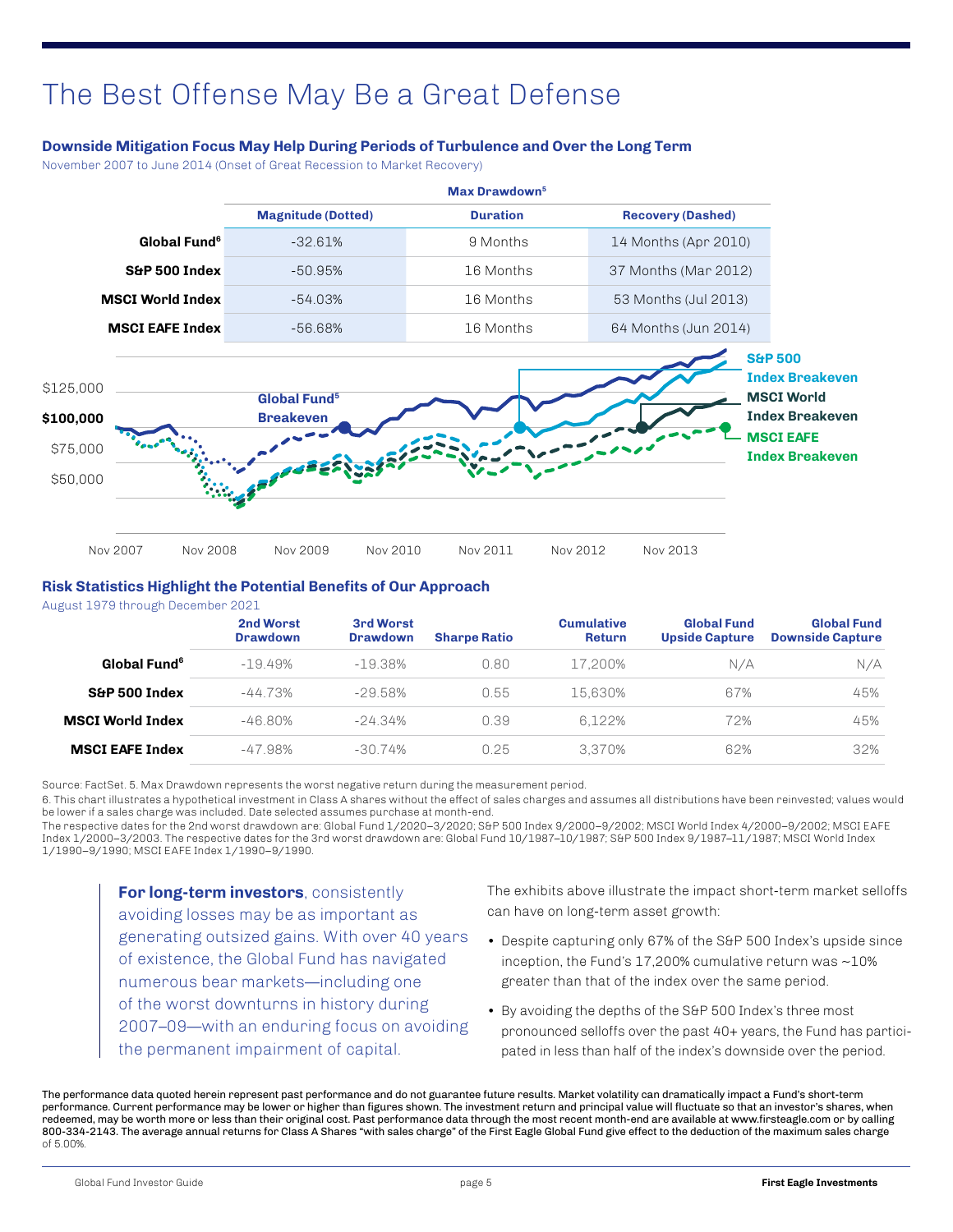## Consistent Approach Seeks to Provide a Better Investor Experience

#### **Global Fund Has Sought to Consistently Mitigate the Impact of Downturns**

January 1979<sup>7</sup> through December 2021



#### Source: FactSet.

7. The Fund commenced operation on April 28, 1970. Performance for periods prior to January 1, 2000, occurred while a prior portfolio manager of the Fund was affiliated with another firm. The date shown reflects when this prior manager assumed portfolio management responsibilities.Values would be lower if a sales charge was included and assumes all distributions have been reinvested.

Please see end of the document for the dates for the worst rolling periods.

#### **The Global Fund has consistently sought to avoid the permanent impairment of capital:**

- The Fund has ZERO negative 5- and 10-year periods. The S&P 500 Index has 49 and 24 such periods, respectively.
- The MSCI World and MSCI EAFE Indexes haven't fared much better in this regard. Each would have exposed passive investors to a large number of losing intervals across durations; the MSCI World fell in 58 5-year periods and the MSCI EAFE fell in 62.



This chart illustrates calendar year returns for Class A Shares without the effect of sales charges and assumes all distributions have been reinvested.If sales charge was included values would be lower.

Source: FactSet; data as of December 31, 2021.

The goal to avoid the permanent impairment of capital is also evident in the Fund's calendar year returns: The Fund has delivered

#### positive returns in **37 out of 43 calendar years.**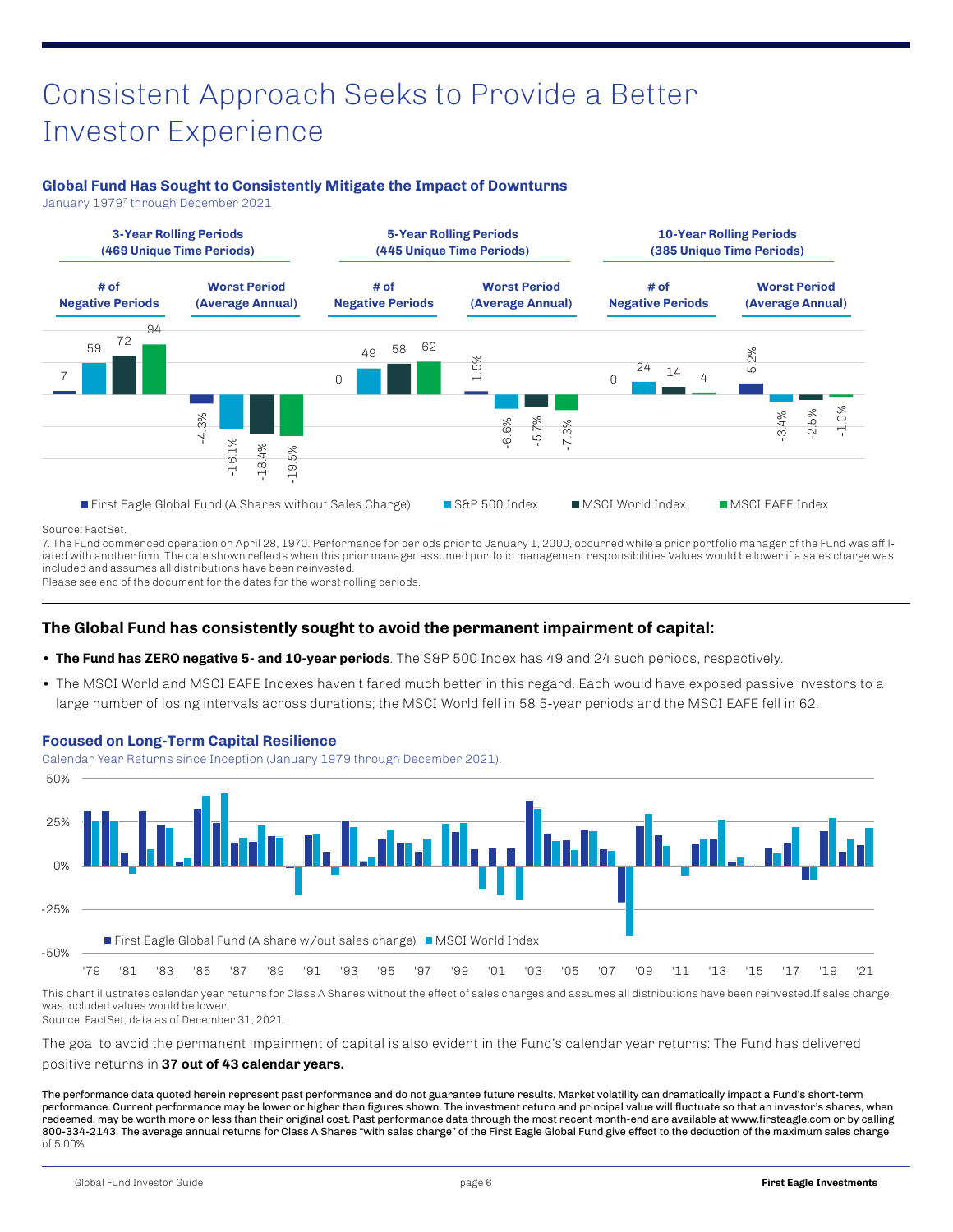# Seeking Solutions for Varying Portfolio Needs

Given the Global Fund's flexible investment approach, investors with varying portfolio needs may find it a helpful portfolio addition. Below we offer a few ideas for how the Fund may be considered for a broader investment portfolio.

#### **Ever-Evolving Market Dynamics**

Average Annual Return (2001–2010 and 2011–2021)



#### **Fortifying the Core**

Global Fund May Be a Strong Complement to a Passive S&P 500 Exposure (January 2000 through December 2021)<sup>8</sup>

|                                      | <b>SGENX</b> | S&P 500 Index 50%/SGENX 50% | S&P 500 Index |
|--------------------------------------|--------------|-----------------------------|---------------|
| <b>Cumulative Return</b>             | 591%         | 558%                        | 505%          |
| <b>Max Drawdown</b>                  | $-32.61%$    | $-41.89%$                   | $-50.89%$     |
| \$100K Beginning Investment          | \$691K       | \$658K                      | \$605K        |
| <b>Max Drawdown Recovery Time</b>    | 14 Months    | 23 Months                   | 37 Months     |
| <b>Annualized Standard Deviation</b> | 11.06%       | 12.44%                      | 14.61%        |
| <b>Beta</b>                          | 0.68         | 0.80                        | 0.93          |
| Alpha                                | 0.36         | 0.25                        | 0.15          |
| <b>Sharpe Ratio</b>                  | 0.81         | 0.70                        | 0.56          |
| <b>Upside Capture</b>                | 76%          | 87%                         | 98%           |
| <b>Downside Capture</b>              | 58%          | 74%                         | 91%           |

#### Source: FactSet.

8. This chart illustrates a hypothetical investment in Class A shares without the effect of sales charges and assumes all distributions have been reinvested; values would be lower if a sales charge was included. Date selected assumes purchase at month-end. The blended portfolio represents 50% SGENX and 50% SPDR S&P 500 ETF with monthly rebalancing and assumes all distributions have been reinvested. This chart illustrates risk and return data for the blended portfolio, which includes Class A shares without the effect of sales charges and assumes all distributions have been reinvested; values would be lower if sales charge was included. Performance for other periods may differ.

Investing in a passive S&P 500 ETF gets an investor the potential upside but also full access to the potential downside. Combining the Global Fund with an S&P 500 ETF may improve the portfolio risk profile while increasing long-term potential. Alternatively, investing solely in the Global Fund has shown to be a potential strong core holding.

#### Conclusion

At First Eagle, selectivity is at the heart of what we do. With over 40 years in existence, the Global Fund has shown that being selective may provide mitigation against impairment of capital as well as deliver attractive long-term performance.